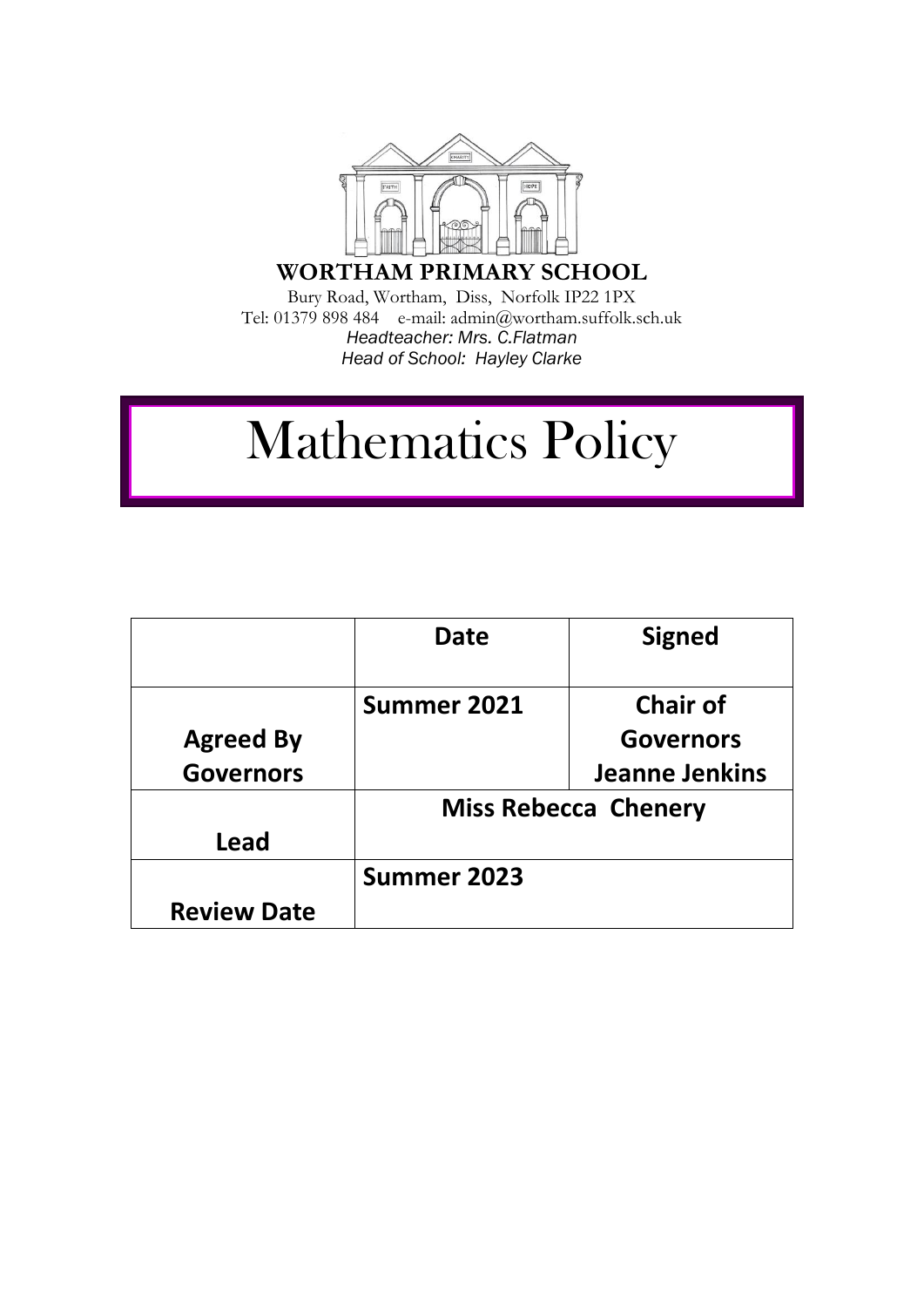## **Wortham Primary School - Mathematics Policy**

## **Introduction**

'Mathematics is a creative and highly interconnected discipline that has been developed over centuries providing the solution to some of history's most intriguing problems. It is essential to everyday life, critical to science, technology and engineering and necessary for financial literacy and most forms of employment. A high quality mathematical education therefore provides a foundation for understanding the world, the ability to reason mathematically, an appreciation of the power and beauty of mathematics, and a sense of enjoyment and curiosity about the subject.' (DfE, 2013)

As can be seen from the statement above, mathematics teaches us how to make sense of the world around us. It is therefore important to develop a child's ability to calculate, to communicate, to reason and to solve problems. Mathematics enables children to understand and appreciate relationships and pattern in both number and space in their everyday lives. Through their growing knowledge and understanding, children learn to appreciate the contribution made by many cultures to the development and application of mathematics.

This policy outlines the teaching, organisation and management of the mathematics taught and learnt at Wortham Primary School. The school's policy for mathematics is based on the National Curriculum 2014 Framework. The policy sets out a framework within which all staff (teaching staff and support staff) should work.

Please read this policy with reference to -

- **SEND Policy**
- **Equality Policy**
- AfL and Marking Policy.
- **The Assessment Toolkit**

## **Ours Aims and Philosophy**

## **Aims:**

- For children to become fluent in the fundamentals of mathematics
- For children to reason mathematically by following a line of enquiry, conjecturing relationships and generalisations, and developing an argument, justification or proof using mathematical language
- For children to solve problems by applying their mathematics to a variety of routine and non-routine problems
- To promote the importance and application of mathematics in everyday life
- To support parents in sharing the teaching of maths through homework

## **Philosophy:**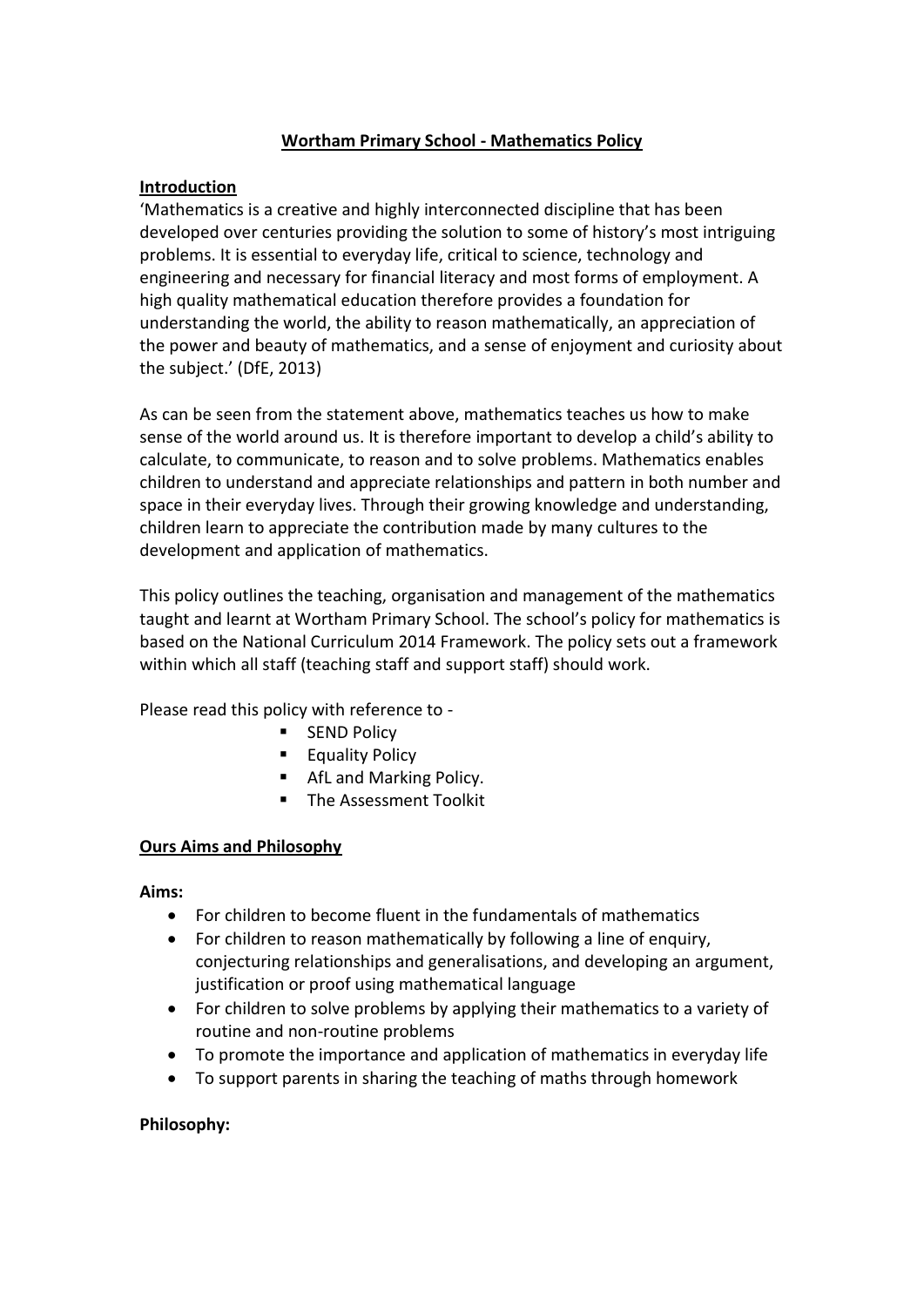Our philosophy is 'to teach children to be mathematicians by developing an appreciation of the beauty and power of mathematics, and a sense of enjoyment and curiosity about the subject'.

#### **Teaching and learning style**

#### **Teaching Time**

A daily mathematics lesson may vary in length but will usually last for 50 to 60 minutes in Key Stage 2 and about 45 minutes in Key Stage 1. In Reception, children work on a variety of mathematics activities throughout the day, for short periods. By the end of the summer term the children will experience a more sustained period of mathematics in order to prepare them for the structure of the daily mathematics lesson in Key Stage 1. Links will also be made to mathematics within other subjects in order for pupils to develop and apply their mathematical skills. Opportunities will be sought to draw mathematical experience out of a wide range of activities to enable children to use mathematics in real contexts.

## **Class Organisation**

The school uses a variety of teaching and learning styles in mathematics lessons. During these lessons we encourage children to ask, as well as answer, mathematical questions. They have the opportunity to use a wide range of resources such as number lines, number squares, digit cards, Numicon and small apparatus to support their work.

In all classes there are children of differing mathematical ability. We recognise this fact and provide suitable learning opportunities for all children by matching the challenge of the task to the ability of the child. We achieve this through a range of strategies – in some lessons through differentiated group work and in other lessons by organising the children to work in pairs or individually on open-ended problems or games. We use teaching assistants to support some children and to ensure that work is matched to the needs of individuals.

#### **A Typical Lesson**

A typical daily mathematics lesson in Year 1 to 6 will usually be structured thus:

• Oral work and recall (about 5 to 10 minutes). This will involve whole-class work to rehearse, sharpen and develop mental and oral skills.

• The main teaching activity (about 30 to 40 minutes). This will include both teaching input and pupil activities and a balance between whole class, grouped, paired and individual work.

• A plenary (about 10 minutes). This will provide an opportunity for assessment, both self and teacher, through well-structured AFL questions. Children take this time to reflect on their own learning and consider next steps.

## **Mathematics Curriculum Planning**

Mathematics is a core subject in the National Curriculum, and we use the National Curriculum Programme of Study as the basis for implementing the statutory requirements for mathematics. We also use the White Rose Mathematics Schemes of Learning to support our planning. They provide exemplification of objectives and support a mastery approach to the teaching and learning of mathematics.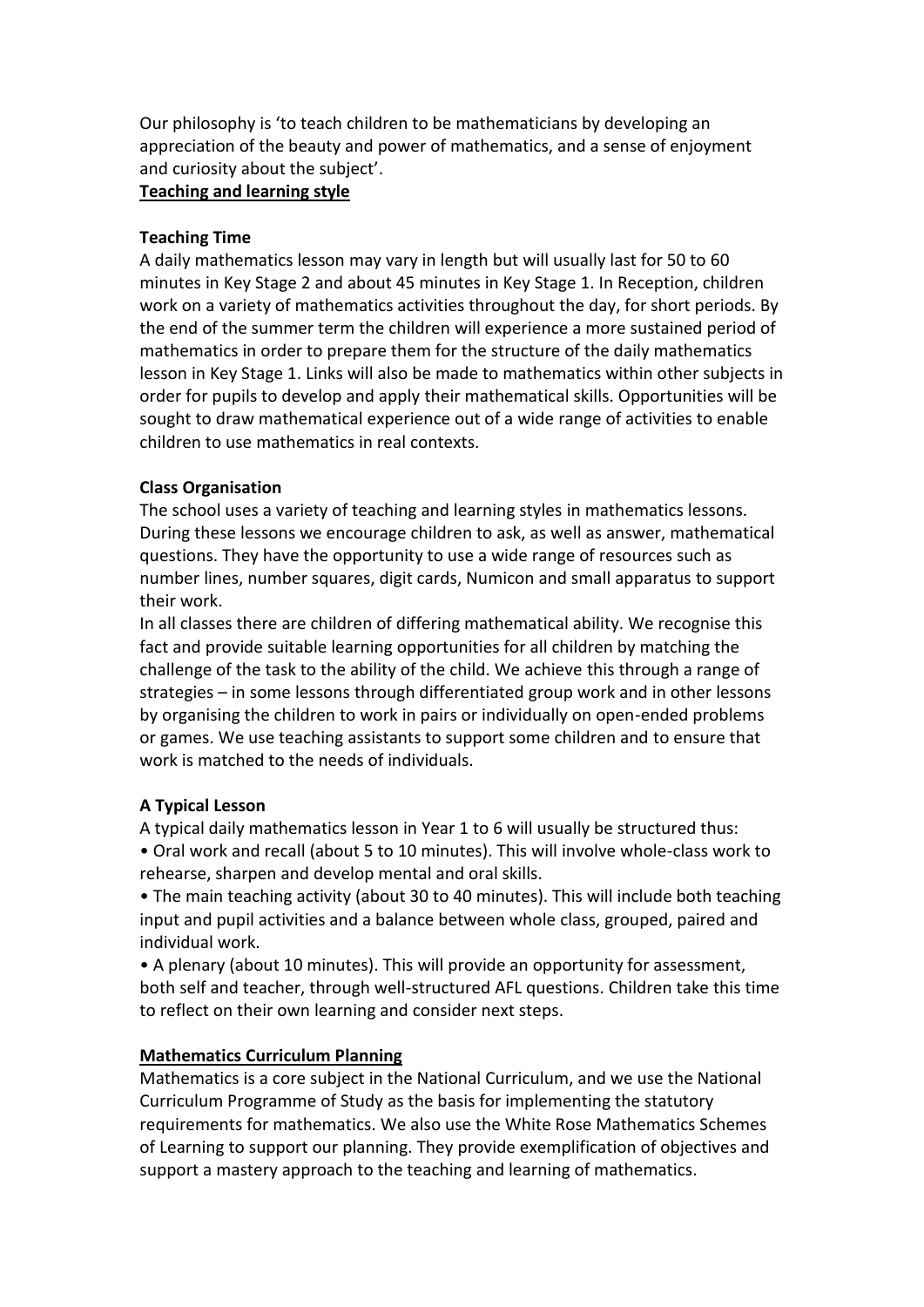Our medium term plans and daily plans list the specific learning objectives and success criteria for each lesson and give details of how the lessons are to be taught.

The head teacher and the mathematics subject leader are responsible for monitoring the mathematics planning within our school.

## **The Foundation Stage**

Throughout Foundation Stage, children are encouraged to use and develop mathematics through play in all areas of provision. Mathematical resources such as number lines and Numicon are available throughout. Concepts of shape, space, direction, size, length, capacity and mass are developed through sand, water and tactile play, outdoor provision, small world play, storytelling and nursery rhymes for example.

## **Teaching Mathematics to Children with Special Needs**

At Wortham Primary School we aim to provide a broad and balanced education to all pupils. Effective pupil tracking enables identification of pupils who may benefit from early 'intervention' at an appropriate level. Learning opportunities are also matched to the needs of children with special educational needs through appropriate differentiation. Work in mathematics takes into account the targets set for individual children in their Pupil Passports.

## **More-Able Pupils**

More-able pupils will be stretched through differentiated group work and extra challenges. When working with the whole class, teachers will direct some questions towards the more-able.

## **Equal Opportunities and Inclusion**

All teaching and non-teaching staff at Wortham Primary School are responsible for ensuring that all children, irrespective of gender, ability, ethnic origin and social circumstances, have access to the whole curriculum. We aim to give every pupil the opportunity to experience success and achieve as highly as possible.

## **Homework**

In Key Stage 1, homework is generally of a practical nature and is given to children to consolidate learning, as and when appropriate. In Key Stage 2, children are set weekly homework tasks. These homework tasks give the children opportunity to practise recall of their times tables; revise previous learning and consolidate their learning from the week's mathematics lessons.

## **Information and Communication Technology (ICT)**

ICT involves the use of computers and calculators and is valuable in supporting teaching and motivating children's learning. We aim to incorporate the use of ICT into our weekly mathematics lessons whenever possible and appropriate.

## **Assessment and recording**